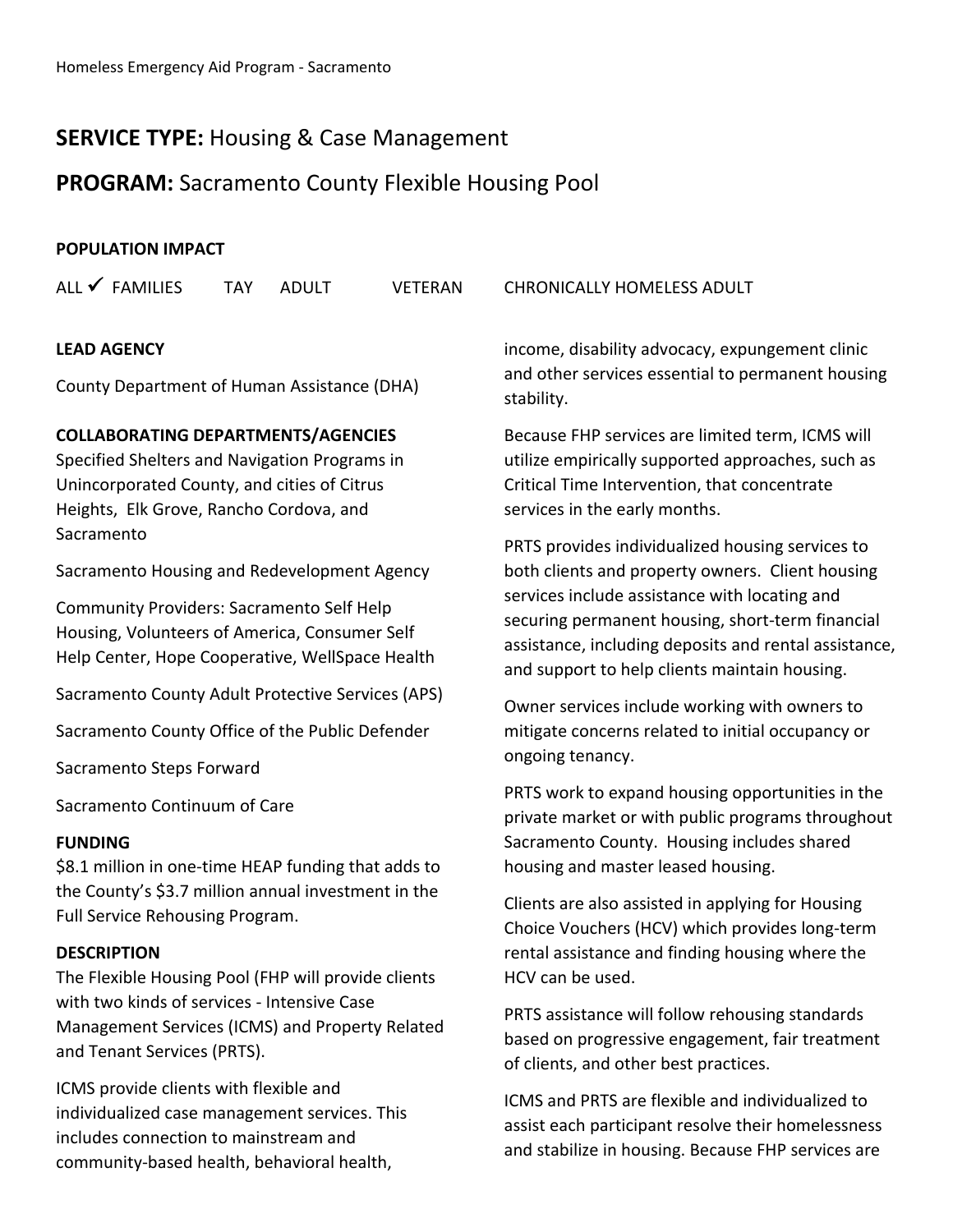Homeless Emergency Aid Program ‐ Sacramento of limited duration the program design ensures that clients retain eligibility for other housing programs, such as Continuum of Care (CoC) Permanent Supportive Housing.

DHA and provider staff work collaboratively toward the shared goal of the client's success. Regular case conference helps resolve barriers to permanent housing stability. In FSRP, this partnership has helped to identify and address system barriers and to leverage other County systems, including those identified above.

FHP is connecting crisis response programs in a new way with re‐housing services. By connecting unsheltered FHP participants to shelter while they seek housing, FHP participants will have the opportunity to stabilize and transition to permanent housing.

The FHP bed reservation pilot will inform the design of a broader bed reservation system. FHP is also piloting connections with new system partners, including APS and criminal justice (through the Jail Diversion Pilot and expungement service)

FHP is scalable with additional investment. DHA has structured provider contracts to expand quickly when additional funding is identified.

Administration is simplified through a rolling process to solicit providers and staff training ensures quality services.

With HEAP, FHP is able to ramp up services for over 600 unsheltered and sheltered individuals in an accelerated timeframe. FHP will launch in May 2019. Clients will be referred through Fall 2019 and client services will end by June 2021, when FHP funding ends.

#### **ELIGIBILITY**

Literally homeless adult individuals and households referred through approved shelter and street outreach referral partners.

### **ACCESS**

As detailed in Attachment I, DHA will accept referrals from approved partners that provide street outreach and shelter services located in jurisdictions that have declared a shelter crisis. In addition, DHA will accept referrals from APS and from the Public Defender Jail Diversion Pilot.

Referring partners will be given an allocation of program referrals.

Referral partners will be responsible for specified client services and activities prior to referral and must agree to meet community standards, currently under development.

Shelters who are referral partners will be asked to reserve a portion of their beds for placement through the DHA bed reservation system.

Referring partners are encouraged to refer participants experiencing long term homelessness with high vulnerability and barriers to permanent housing stability.

DHA and SSF will track key demographic information on FHP participants.

#### **PERFORMANCE METRICS**

- People served
- People housed
- Non-Returns to Homelessness
- Length of time: referral to housing
- Length of time: housed
- Per client subsidy
- HCV applications and award
- Transitions to higher level of care
- Benefit linkages

#### **SUPPORTING DOCUMENTS**

I. Referral Partners and Process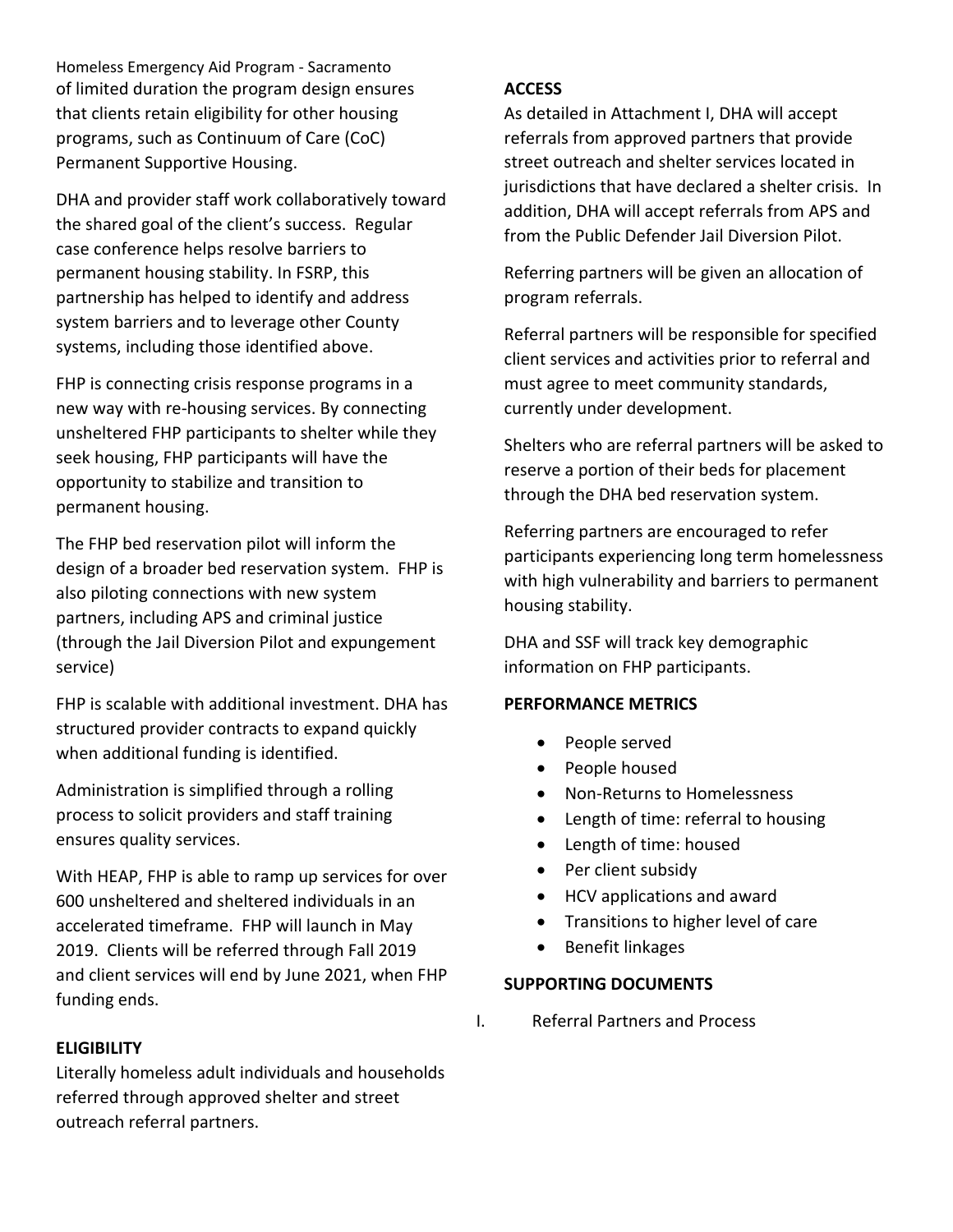## *Section I Referral Partners*

**Street Outreach/Navigation programs.** OThe following street outreach/navigation programs are eligible to refer clients to FHP as indicated in the Referral Process, in Section II of this attachment. This allocation considers the number navigators in the program and ensures access to all eligible geographies. All referral partners will be expected to meet community standards for their program type, once adopted.

| Program                               | <b>Staffing</b> | Referral         |
|---------------------------------------|-----------------|------------------|
|                                       | Capacity        | <b>Allotment</b> |
| <b>Elk Grove</b>                      | 1               | 10               |
| Rancho Cordova                        | 1               | 10               |
| <b>Citrus Heights</b>                 | 1               | 10               |
| SSF (includes City of Sacramento,     | 9               | 45               |
| unincorporated county and countywide) |                 |                  |
| <b>Unincorporated County</b>          | 4               | 20               |
| DHA Outreach (countywide)             | 3               | 15               |
| Pathways                              | 8               | 40               |
| North A Day Services                  | 3               | 15               |
| Wind Youth (countywide)               | $\overline{2}$  | 10               |
| Total                                 | 32              | 175              |

*Emergency shelters.* The following emergency shelter programs may refer clients to FHP as indicated in the Referral Process, in Section II of this attachment:

| <b>Shelter</b>                          | <b>Bed Capacity</b> | Referral         |
|-----------------------------------------|---------------------|------------------|
|                                         |                     | <b>Allotment</b> |
| <b>County Emergency Family Shelters</b> | 40                  | 20               |
| <b>County Full Service ReHousing</b>    | 75                  | 40               |
| Shelter (FSRS)                          |                     |                  |
| <b>HEAP Expansion of FSRS</b>           | 40                  | 40               |
| <b>City Triage Shelter</b>              | 70                  | $0*$             |
| The Salvation Army Center of Hope       | 24                  | 24               |
| North A Street Shelter                  | 80                  | 80               |
| North 5 <sup>th</sup> Street Shelter    | 80                  | 80               |
| <b>Wind TAY Shelters</b>                | 26                  | 26               |
| Total                                   | 375                 | 300              |

\*Triage is scheduled to close prior to launch of FHP

FHP will require that the referring shelter make the same number of beds available to unsheltered referrals, including FHP participants over the course of HEAP funding (e.g., 80 FHP slots equals 80 beds made available). Shelters may opt into DHA bed reservation for a greater number of beds to avoid multiple entry processes for their shelter.